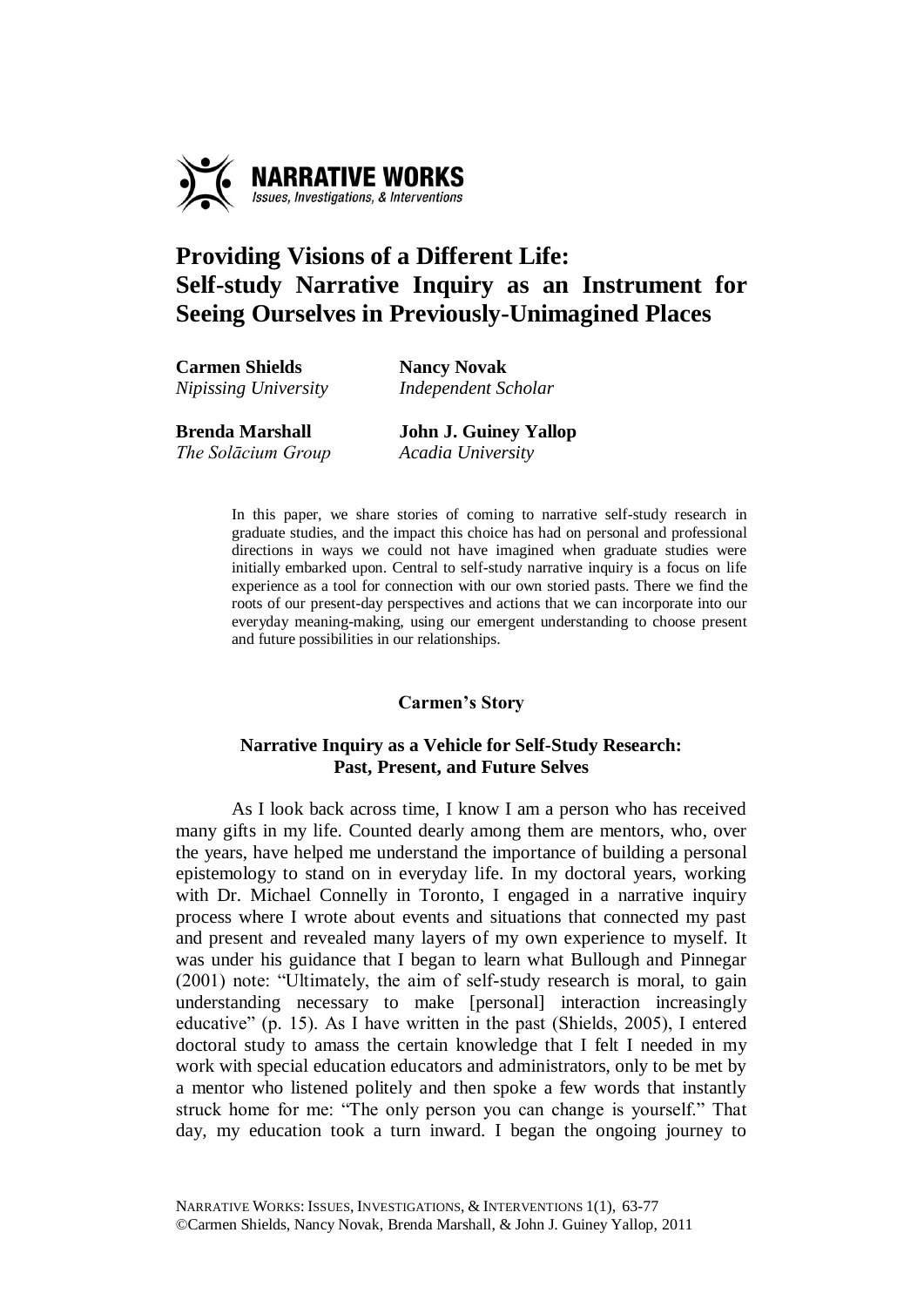connect my inner and outer self, the personal and professional in me, to share with others.

Also among my greatest gifts are graduate students who have made their way to my classroom over the years and who, for their own unique reasons, have also decided to take a self-study research journey. Over the past dozen years, through thesis or masters research project work, I have had the opportunity to engage with individuals who have embraced narrative inquiry as a means of seeking the self in their personal and professional lives. They have provided me with a depth of learning that I would not have thought possible, and I know I am changed by every journey I take with students.

I am writing this paper with three former graduate students, sharing the *unimagined places* we occupy in our lives now because, in our own way and for our own reasons, we chose to take a narrative journey in our graduate studies. I have learned that as I meet a new class, I never know who will want to turn their vision inward to, in the words of Annie Dillard (1990), "connect the dots" of their life experience in order to understand their own storied presence in the world.

For me, what began as a research phenomenon has become the gift I use to construct my world. As Atkinson (1995) writes:

A story carries a power that can pull blinders off our eyes. It can teach us something important about life that we had probably forgotten we knew. The act of imposing a narrative framework on the raw material of our lives brings new order and clarity to something somehow familiar to us…It is through stories that symbolic images and universal, timeless themes find their expression. (p. 5)

Thanks to narrative inquiry, my desire for certain knowledge to bring to those uninformed others shifted to my desire to be an inquirer, a poser of questions for myself and others, in order to come to understand past experience as the critical ingredient informing my present vision of the world and my place in it. The marvelous insight provided by self-study work, that we can interpret and re-interpret our own experience across time and situation, has freed me to be something other than a character in a family story or a story of someone else's view of me. I have left that behind as I have embraced my own personhood and engaged in writing my own, ongoing story. And thus, I have been able to step away from places I was expected to inhabit in my life by tradition and circumstance, to places where no one expected to find me, most of all myself.

## **Imagined Places**

Looking back across time, I can see that my *imagined places* came to me in the midst of living a busy life. I did not have epiphanies or long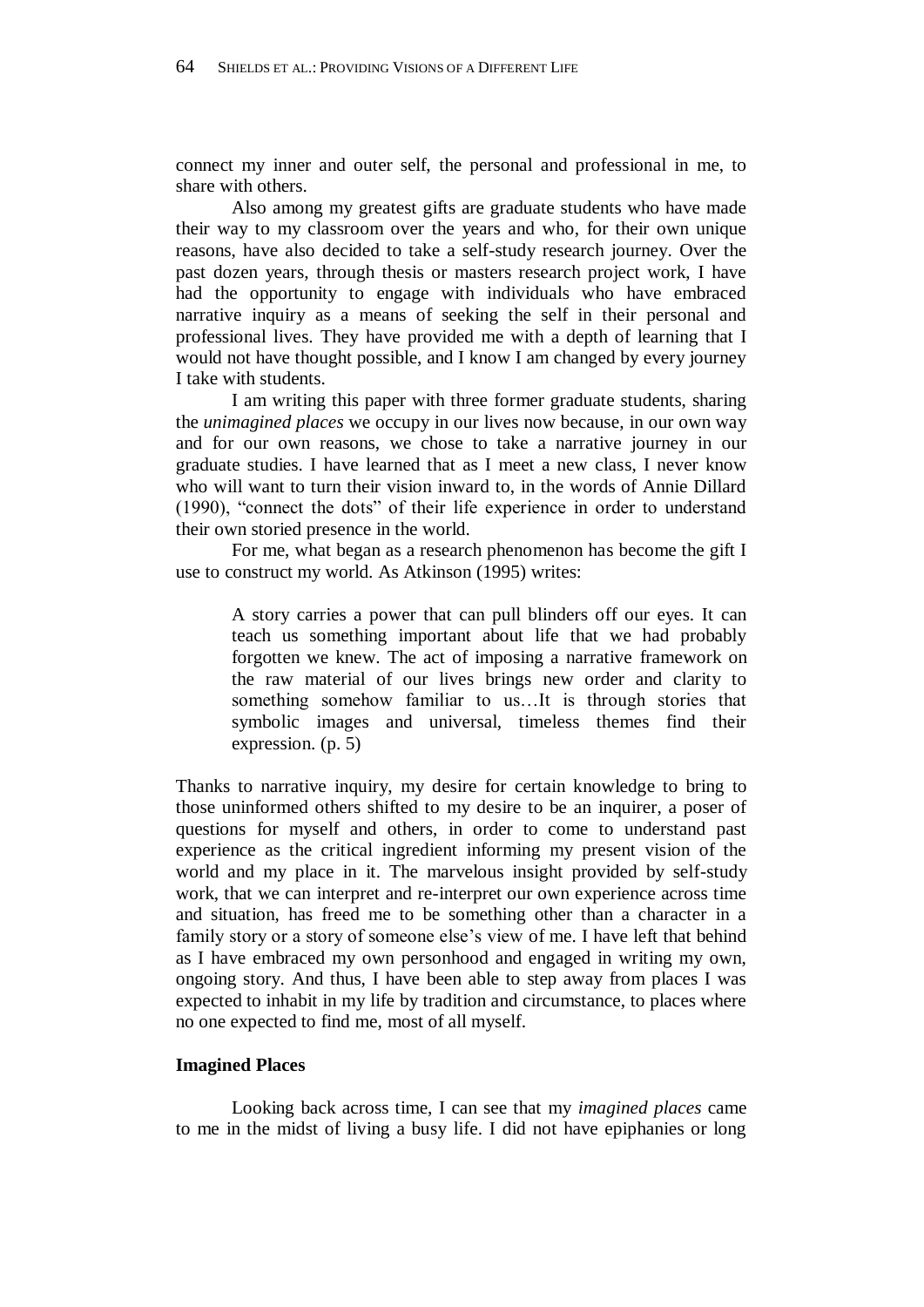range plans as some people do; rather, in the midst of trying to name my own discomfort in my personal or professional life, moments of revelation led me to newly imagined possible solutions to present dilemmas. For good or ill, I have never worried about seeking assurances or certainty on the other side of a decision, which I think now is likely a good thing, because I know that payment is required whether one acts on imagined places or stays in present circumstances. It was thus one October morning when I was twenty-four, I found myself saying to my housemates in rural Nova Scotia that instead of finding a much needed job, I was going to go down to the university to see if I could get in.

#### **Beginning a new path: October 1973.**

*It was beginning to get cold in the primitive house that four of us rented, which was about twelve miles from town. The fire had to be lit in the morning and I had no experience with lighting fires at that point in my life. I was the one without any source of income and people were beginning to show their annoyance with my lack of monetary contributions to the house. One morning, after the job question had again arisen, although I knew little about university life, having been married young and separated by that time, a previously unanticipated thought occurred to me. The town below us, down the mountain, contained a university: why not see if I could get in? Amidst much laughter, I put on my only attire—jeans and boots—and, asking people on campus where to go, found my way to the registrar's office. I made my request at the main desk, and through an office door the registrar appeared. In his very British accent, he asked me if I knew that classes had been on for six weeks already; I said, "No." He had a kettle in his hand and, I think now that in order to get a better look at what must have been to him an unusual person, he invited me to have morning tea. I didn't know it then, but an interview of sorts ensued and I found myself conditionally accepted as long as my high school marks appeared in ten days. He sent me to a colleague, soon to be a mentor, to help me choose four initial courses. I phoned my parents, who were 1500 kilometers away, and asked for money to take the term. They agreed and, by Christmas, a whole new world had opened up for me. I became a mature student with work to do that I enjoyed. I no longer saw myself as half of a failed marriage.* 

It was many years later when I read the words of Adrienne Rich (1993), who wrote, "No one who survives to speak new language has avoided this: the cutting away of an old force that held her rooted to an old ground, the pitch of utter loneliness where she herself and all creation seem equally dispersed, weightless" (p. 75). To me, carving out a new life entails a willingness to carve up old visions of self, and in my experience it is both a painful and elating process. I sometimes wonder where I would be today without the *new language* I acquired through the steps of my educational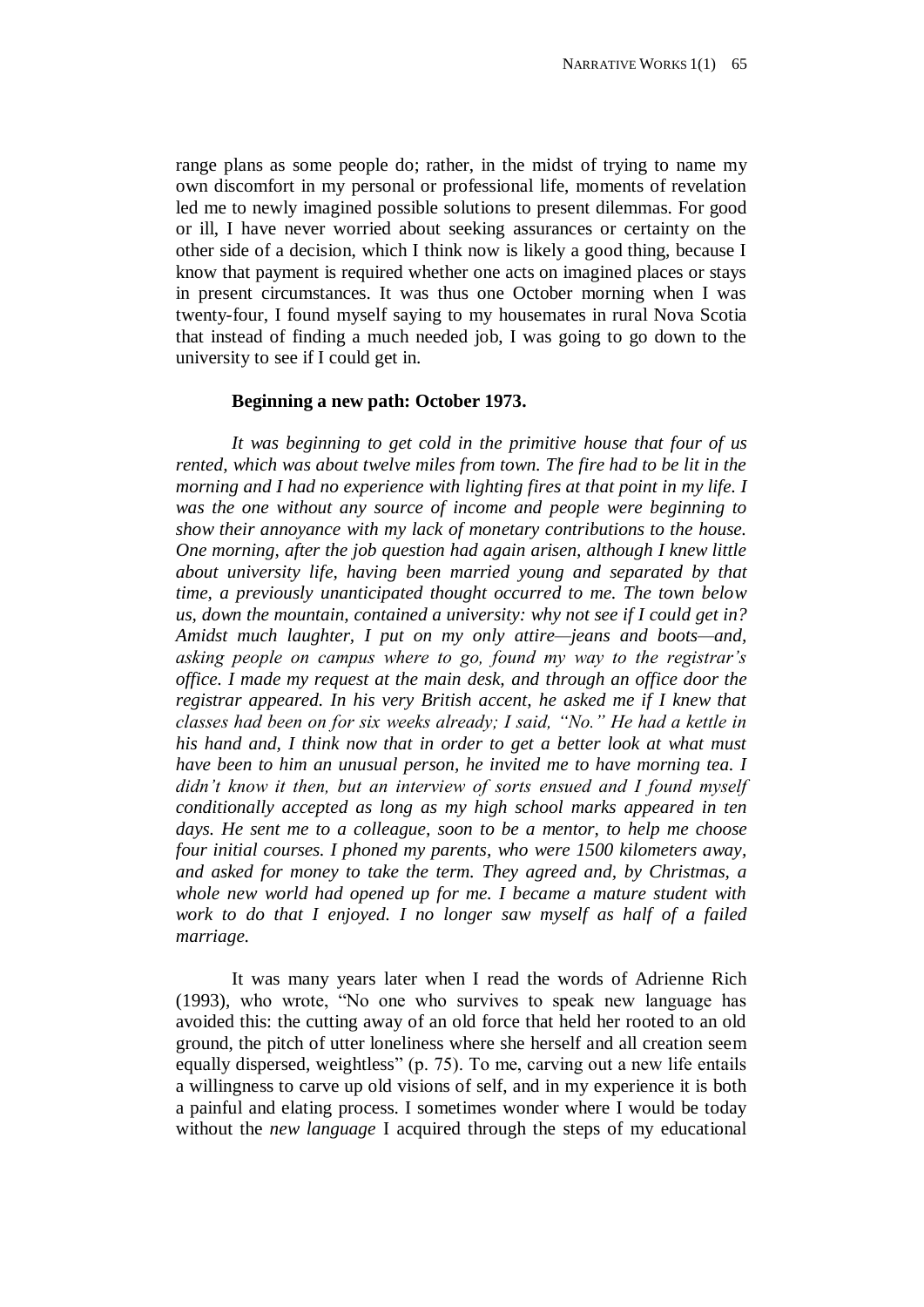journey, which began having morning tea with a stranger. What language would I be using now if I had not acted on my imagined new persona?

#### **A revelatory moment: November 1991.**

*Driving home across a province after yet another workweek away from home on a dark, cold night, my life as consultant: learning disabilities—the only one for a province—appeared to me in new form. For some time I had had a gnawing and negative sense about the seemingly endless demands of my work and life that involved so much travel. Somewhere deep inside, I also felt I did not know enough to meet the demands set upon me. I needed to know more about change in order to support students in their schools and school districts, which were very diverse in their approach to students with learning disabilities. My master's degree had been granted in 1981, which seemed a long time ago. Looking through the windshield, a completely new thought came to me as I drove through the dark: I'll go back to school and get a doctoral degree. Picking up my then very cumbersome car phone, I dialed my husband, and I remember saying: "I could be providing professional development to teachers across this province for the rest of my career, and I may see little change; I need to go back to school." Once imagined, my way forward was clear and I got to work finding out what I needed to do to apply. I left my government job in 1992 and transitioned to a year of full-time lecturing at the same university in my story above, where by then I had taught in parttime graduate education for a number of years. In 1993, we moved to Toronto and I met Michael Connelly. Once again, I found support for a new image of myself, and the text of my life began to be carved anew.*

By 1997, when I graduated from the Ontario Institute for Studies in Education, I had sculpted myself into something entirely unimagined, both as teacher and as individual. Thanks to Clandinin and Connelly (1991, 1994, 1995; Connelly & Clandinin, 1990) I learned many things about curriculum development and my place in it as whole person. As part of my journey over those years, I learned how to share my stories with my BEd students at my Maritime university, and I was slowly able to change how I taught. I learned that we take what we can from a learning experience—each of us—based on past situations, experiences, and events of our lives. I learned we are making up the fiction of our lives as we go forward in time. I count these notions among the treasures of my existence.

#### **View from the present: April 2010.**

*It is a sunny and beautiful day. I sit at my computer writing this piece in my home in the country. Presently, I inhabit a life I could never have imagined in years past. I live with a man I should not have left behind in the past, thirty-five years ago. I have two daughters in their thirties and a*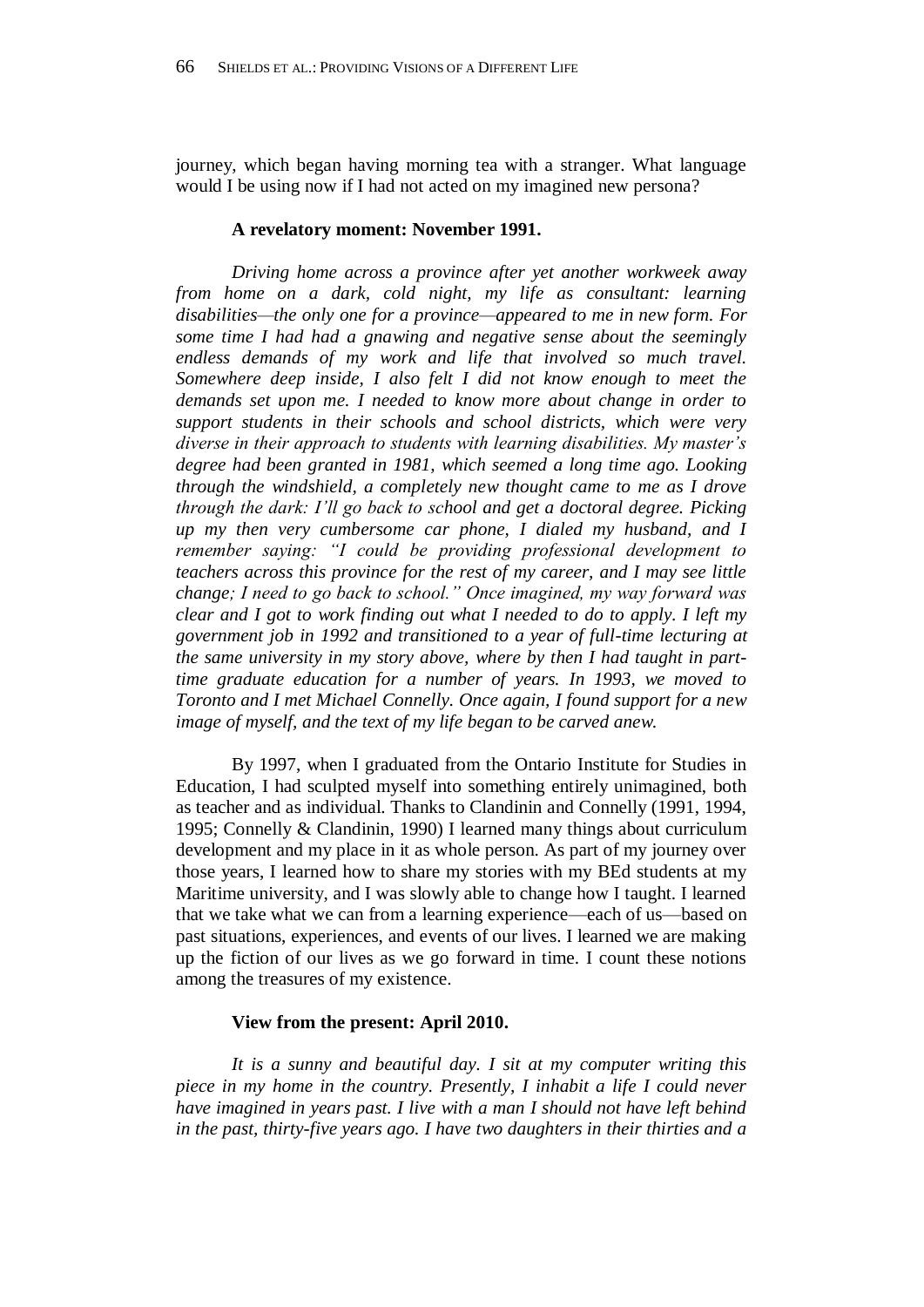*ten-month-old granddaughter, all of whom shine a light in my life. I am an Associate Professor and Chair of a graduate program: me, of whom no one expected academic success even in high school. In an apparent blink of an eye, I am sixty-one and happy about it. I look back on some of the seminal stories that have had an impact on my life, and made me who I am in the present. I can see the impact of my parents and grandparents, who have passed away; my sister, who is handicapped and has taught me so much about my life; all the years of motherhood with its trials and tribulations; husbands who have come and gone; friends who are no longer here; and friends who are still here. I can see the gift of being able to study and the serendipity of mentors who have appeared when I needed them. I can say I am who I am now because I have studied my own experience and been a seeker of meaning that connects me to my past while I live in the present. From this platform, I look ahead knowing my future will be constructed on the meaning I make from my experience as I go forward. I will continue to re-interpret my stories of experience as I teach and live, sharing with students and those special friends who are willing to re-examine their own lives and who choose to re-interpret their own stories of experience—as I do.*

#### **Nancy's Story**

My life-roles since I began my journey of narrative self-study have not changed. I am a mother, a partner, a daughter, and a nurse. I am changed, though, as a person. For me, the narrative process has been one of coming to know, a forever journey, that has provided, and continues to provide me, with a richness that is the greatest of gifts: awareness, consciousness, a finding of voice, a capacity for reflexive inquiry, and a coming to know that I am because of my stories.

It has not been an easy process, often a struggle of dealing with the intrusive nature of self-study, the intensity of emotions connected with recreating story, the vulnerability, and the permission that I felt that I needed to see this type of inquiry not as a narcissistic endeavor, but as an instructive and powerful tool for insight and growth for me as a person and as a professional.

In an earlier time, that uncertainty in coming to understand was shared in an exchange between a teacher and a student. Carmen was my teacher and I, an unsure student.

Carmen, in 2001, wrote,

*You are journeying in the whole research process towards becoming your own authority, shifting from the search for the perfect chart, which is the "expert out there" view as a means to an end, to the aha of "it's up to me how I use the expert knowledge out there to write my* own *research," which is the "expert inside" view. . . . You*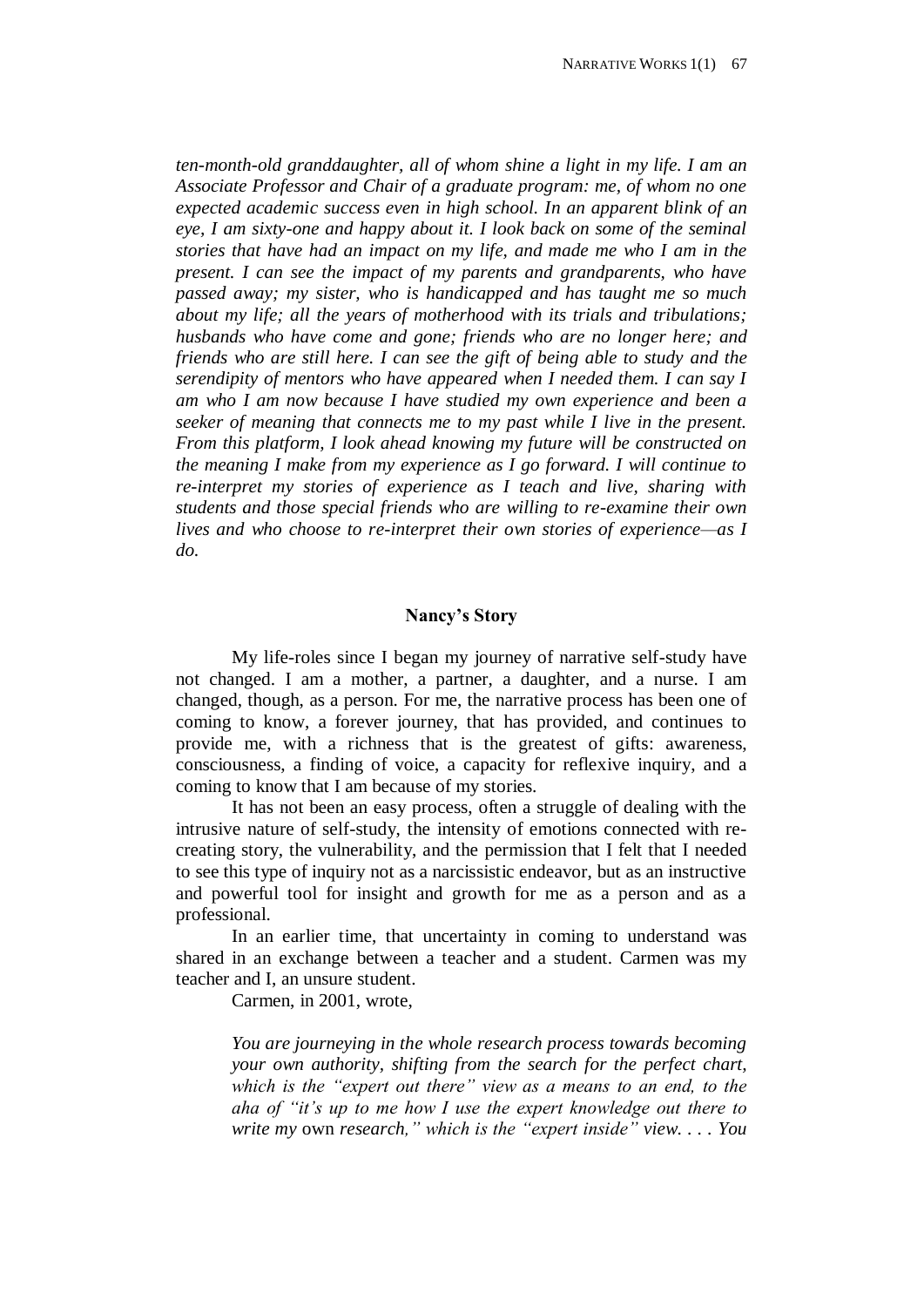*have work and life stories to share that will enrich others on their learning journey—trust in that as you think about you the researcher.* (Personal journal, November 28, 2001)

It was in this conversation, and the many more that have followed since, that I have found names for attitudes and feelings, have been brought to clarity and focus in purpose, and have been given energy and excitement for what I was learning and continued to learn.

#### **Narrative Inquiry as the Instrument for Unimagined Places**

And then I began to write the story of the many stories that were my stories. Traveling to those *unimagined places* became my lifelines for understanding. I am a knitter, and in my narrative journey I have come to know that through my art I have chronicled my life and its stories.

In 2002, I wrote,

*I will create a sampler, a collection of stitches, intricate in their weave, anchored by the cables, a constant in each of the panels. Beginning with the simplicity of the stocking and garter stitch, I create a combination of strength and texture with the lace of the moss and blackberry stitch. My sampler is my story.* (Novak, 2003, p. 87)

It was a class assignment. The task was to create a description of self without words. I remember the drive home that night, the excitement, and the uncertainty. But what could be me without words; who was I? And then, like so much of my work, my study, my realization and understanding came in a moment of "intuitive spirit" (Pinkola Estes, 1995, p.86) taking charge; I set to work on creating my sampler. The yarn, the stitches, and the pattern I planned with care. The days spent in creating the sampler were allconsuming. The description I shared in class of its representation came spontaneously, unscripted, and the reaction felt in its sharing I remember as overwhelming. And then, the understanding in ways like never before, the importance of needing to choose the strength of a cotton yarn as fibre, and why strong cables anchored the rows of intricate and simple stitches that were the stories of me. In its telling, I came to understand that the story I recounted that evening was my story, and in its making the sampler was as if I was knitting myself together; I had heard my voice—a voice with volume and authority—but it was not a familiar voice. I remember when I finished, feeling the quiet of the room, and then hearing Carmen's voice offer, in her calm and supportive way, the opening of a door, the familiar refrain of encouragement that I was owning my own story. I heard the words, and from the *unimagined places* drew strength to continue to be brave in my inquiry. It was a time of recognizing new meaning and the connections of my life. I wrote of the importance of the moment later: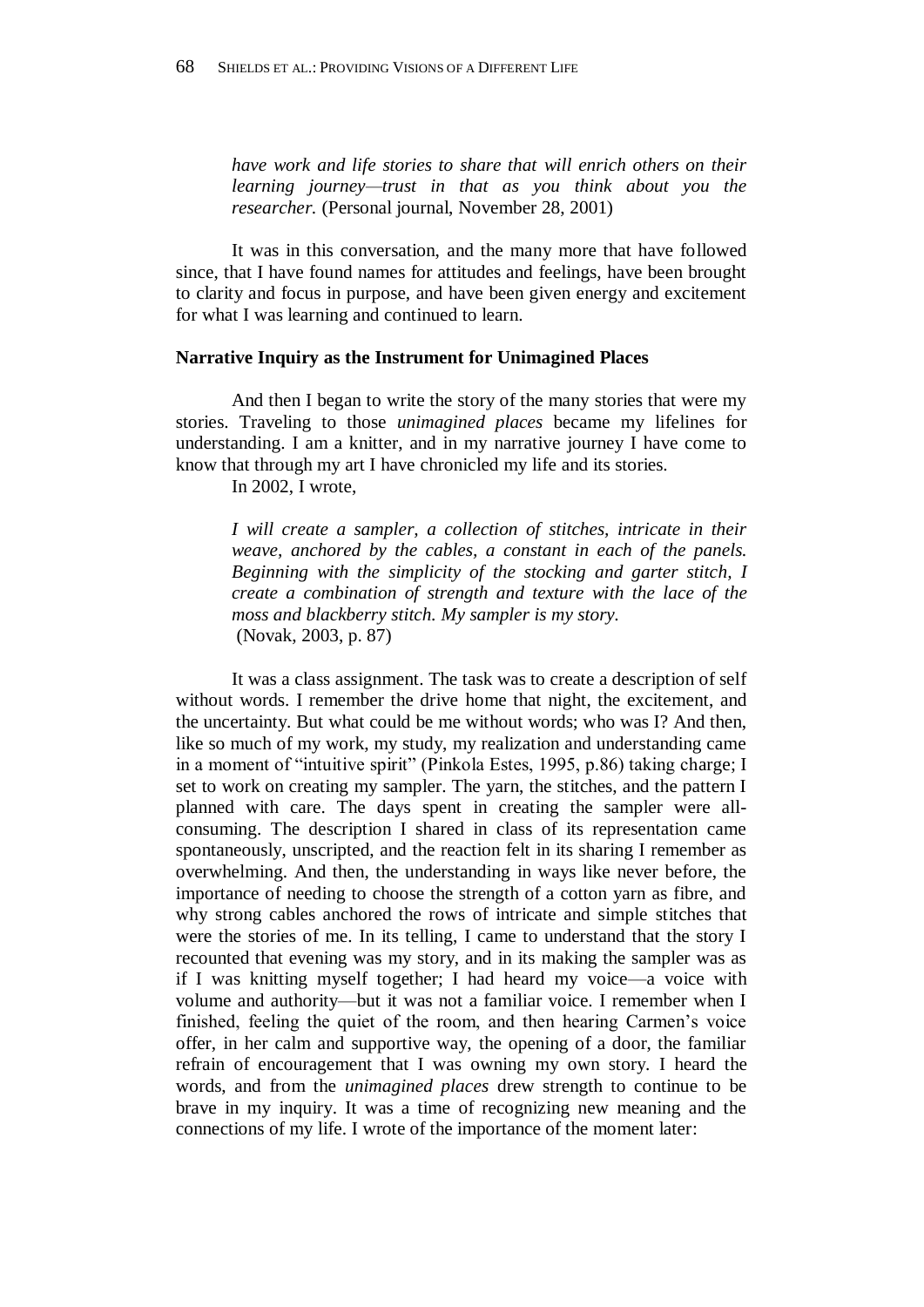*I am claiming the sampler as my story, my authority, crossing the threshold of Heilbrun's (1999) place of liminality, "where as women and as creators of literature, we write our own lines and, eventually, our own plays" (Heilbrun, p. 102). I am no longer afraid.* (Novak, 2003, p. 89)

In this time, I gained understanding of my woman's way of coming to know, of my development of self, of voice, and of mind. I gained entry into a world of reading that changed my life and perspective; I reflected, I listened, and I storied.

In 2003, I wrote of *Early Patterns* and silenced voice (Belenky, Clinchy, Goldberger and Tarule, 1997, pp. 23-34):

*Its tissue paper wrapping is soft and yields easily to my eager fingers. It is our first gift exchange after a lifetime of years. I feel myself as a young child again, eagerly anticipating, trembling, overcome with the emotions of the moment. Like the relationship that it is, we perform our gift exchange in rooms apart, towns away. Beneath the layers of tissue: the gift, a hand-knit shawl scarf, of lacy weave. Its pattern drapes and shapes over my hands. I examine its every feature, just as a mother explores her newborn's every detail, celebrating connection. I hear my mother's voice, telling me as she did the day of our first meeting, of how she spent the last months of our pregnancy knitting a shawl, hoping that it would travel with me as she delivered me into a world of uncertainty.*

*My fingers wrap themselves around the fine, intricate stitching. I feel the warmth so long ago lost.* (Novak, 2003, p. 58)

I am a child of adoption; in this story and others, I wrote of the stories of my birth and rebirth in finding a mother lost many years ago. I wrote of caring—as a mother, in my way of mothering, and my ability to care as a nurse. I wrote of loss and coming to understand and to know and being awakened.

# **The Stories of Now**

My journey, now in mid-life, is still unfolding, filled with "miles and miles of reconstruction" (Kidd, 1996, p. 227). I, like Kidd, "cannot write an ending as the story keeps forming" (p. 227). In my quiet moments, I come to know that "I am still waking up, still crossing thresholds, still healing, still grounding, and always scraping up the bravery to plant my heart in the world" (p. 227). I take from these moments, and I story. I use such inquiry to continue to learn and move forward.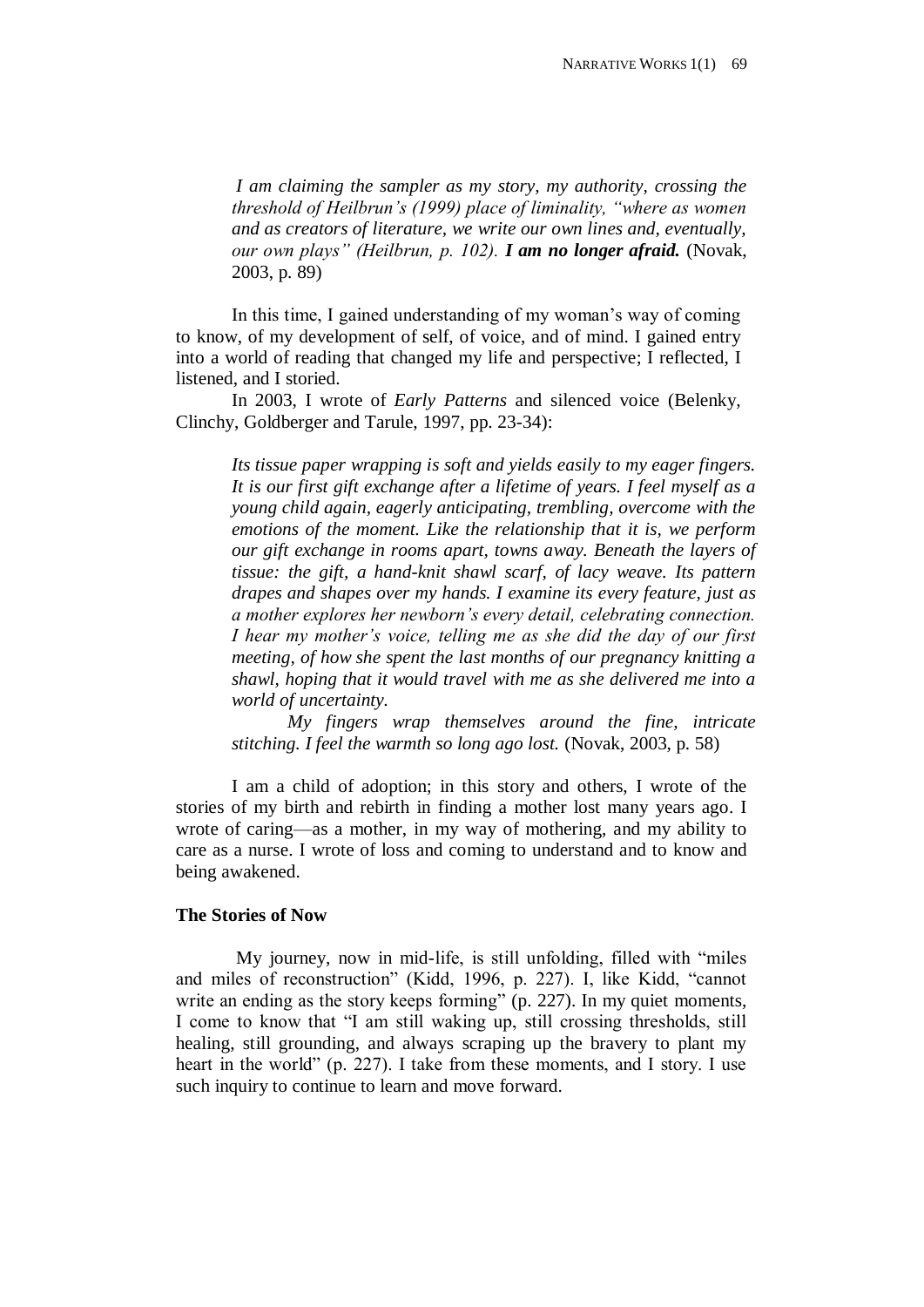#### **Brenda's Story**

## **Narrative Inquiry: Learning to Look Inward as a Pathway to Healing**

*I tried to draw the number 8 using one flowing line. "Don't lift your pencil off the paper," I could hear her saying. We were sitting in rows on the floor; Mrs. Rooks, in her neat jacket and skirt, was calmly overseeing the class from the front. I could not do it. I felt the familiar anxiety: a pit in my stomach reaching up into my chest. And then relief, as Catherine, my 5 year-old friend, reached over and quickly filled my page with 8s, when Mrs. Rooks wasn't looking.*

Thirty years later, I was mid-way through graduate studies when I enrolled in an introductory qualitative research methods course. The professor, Carmen, was different from the others. She was unhurried, calm, and speaking about research and life as though they were intertwined. "You have a right to your own story," was a refrain I would hear many times over the next two years. Oh, to know what that story was—to look inward, uncover, recover, bring forward, and restory (Connelly & Clandinin, 1990). I had no idea how many stories I had, and how ignoring them simply strengthened their hold. That course marked the beginning of discovery: discovery of self, of strength, and of connection—*unimagined places*.

For years, I had lived a life of endings: being accomplished; being complete; being better. It was never about "just being." It was 1998, and I ran a busy consulting practice, designing and facilitating training programs for leaders in large organizations. Outwardly, I presented a poised and confident image. Inwardly, I struggled with unrelenting anxiety and panic attacks. My choice to pursue graduate studies came from a belief that MEd credentials would finally bring my internal and external selves into alignment. I would be better "qualified" for my chosen profession and, perhaps then, I could leave the fear behind.

My story above, from kindergarten, was one of the first I uncovered. Apparently, anxiety has been an almost lifelong companion. Through writing, I re-learned my childhood, understanding experiences and events through new eyes. I saw where the drive for perfection began, and how early events forced a splintering of self. I began life as a compassionate and sensitive child. As an adult, I kept that part hidden, almost forgotten. Trusting a stranger with what had been secret stories was new (Crites, 1971). My final graduate project, *Living an Authentic Life: An Autobiographical Account of a Learning Journey* (Marshall, 2002), wove together multiple threads. Integrating my selves, bringing together the personal and professional, and blending stories across time gave me a new voice; I was awakening.

There was a lot of personal sharing during my graduate classes. At times, the emotion in the room was so thick I wanted to run. Somewhere in my educative journey, I equated silence with strength, and this public outpouring was unsettling. I came to class, participated, but never fully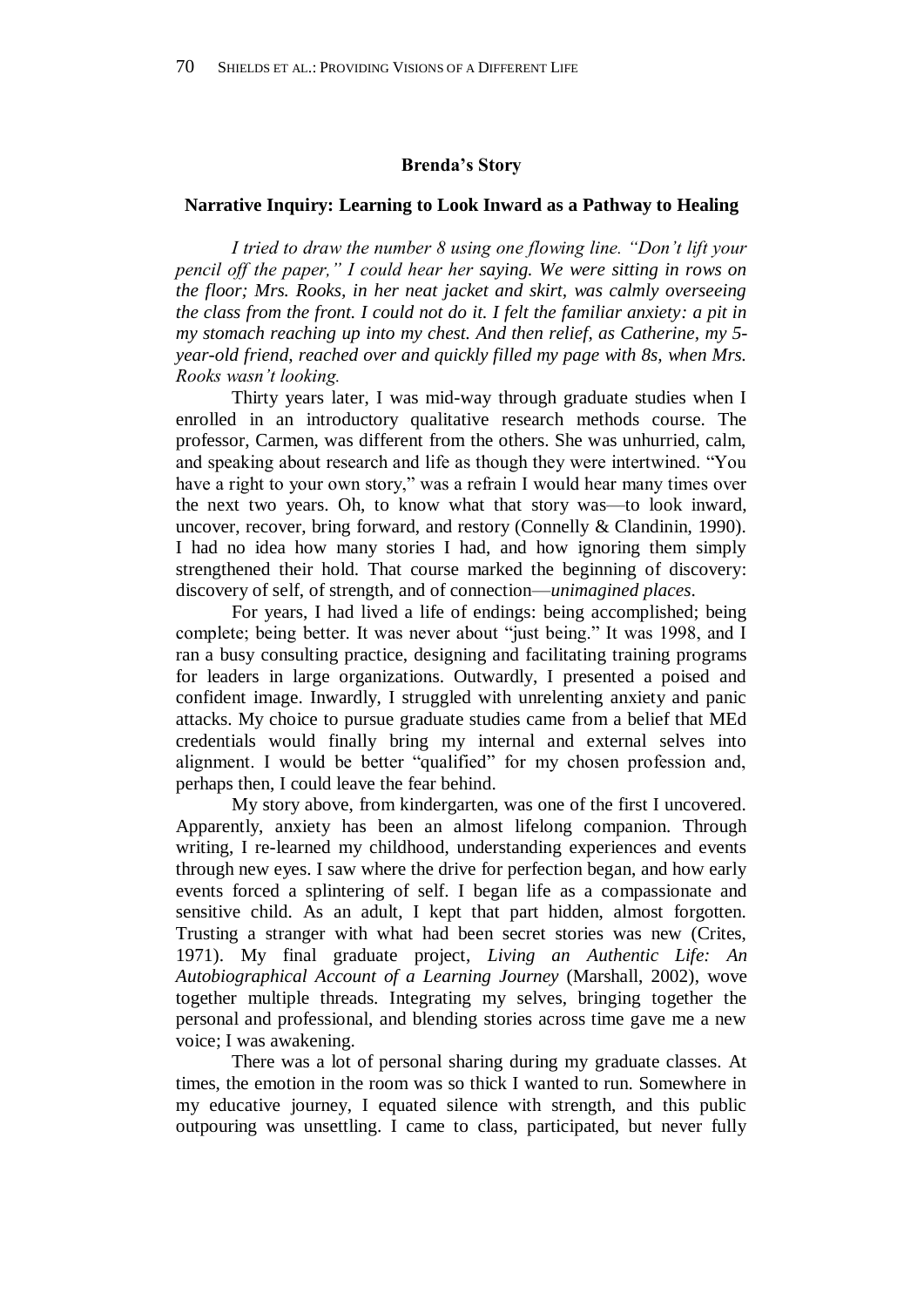entered into the circle. Although I could integrate my "selves" on paper, and express deep emotion, I was still struggling to do so in the world. I did not know what I feared, but that need to remain perched just outside the community was strong. I had a brief respite from the anxiety and panic; the strange symptoms disappeared and I almost forgot what they were like.

*"I used to think of knowledge as something that happened outside myself. It was something you could look up in a book, memorize, and apply. And then I learned about the power of narrative to transform and bring disparate parts together. My brother died a few months ago. And like the rings on a tree, this new knowledge threatens to sever my soul even as it informs and…"* 

I dissolved into tears.

It was 2006, I was mid-way through doctoral studies at the Ontario Institute for Studies in Education, University of Toronto, and once again in a research methods course. Nearly ten years after wanting to run from thick emotion in a classroom, I was crying, choking on words in front of my classmates. There was something in the experience of saying the words in front of witnesses that brought me to tears. Only a few people knew about Brent. He died just days after our first meeting, and coming to class each week was an anchor for me. Annie, a friend who sat beside me all year, placed her hand gently on my arm, a connection—one I needed so much in that moment. And in the days and months, and now years, that followed, I recognize how important connections are. They cannot be made from a distance. They are formed, or rather forged, through adversity, and pain, and coming to know. Learning to connect my Selves through narrative has allowed me to make authentic connections with others. "As chroniclers of our stories, we write to create ourselves, to give voice to our experiences, to learn who we are and who we have been (Cooper, 1991, p. 11)." It was only after I stopped running from my own stories that I could find space to gently listen to the stories of others.

I wrote through the loss of my brother, eventually transforming it into my dissertation (Marshall, 2009). I gathered stories from other bereaved siblings through a series of conversations. For the first time, I did not need to be perfect from the beginning. I could evolve and learn along with my work. My research was an act of love and honour—a learning experience that was truly about life, and not a project to be experienced outside myself. It was not about credentials, or "being better." It was about "being."

*"If you can, try writing a story about how you feel. Don't worry about language, or spelling, or whether it's good. Just try writing and we'll see where it goes." And she has. And the stories are emerging, and I am in awe of her courage and strength. Her son died tragically and she's searching for a way through. Writing is opening channels. She's never written anything before. I listen, and read, and respond— just as Carmen did for me.*

Narrative is now a part of my professional practice as an executive coach. It's also simply a part of how I live my life—in stories. Every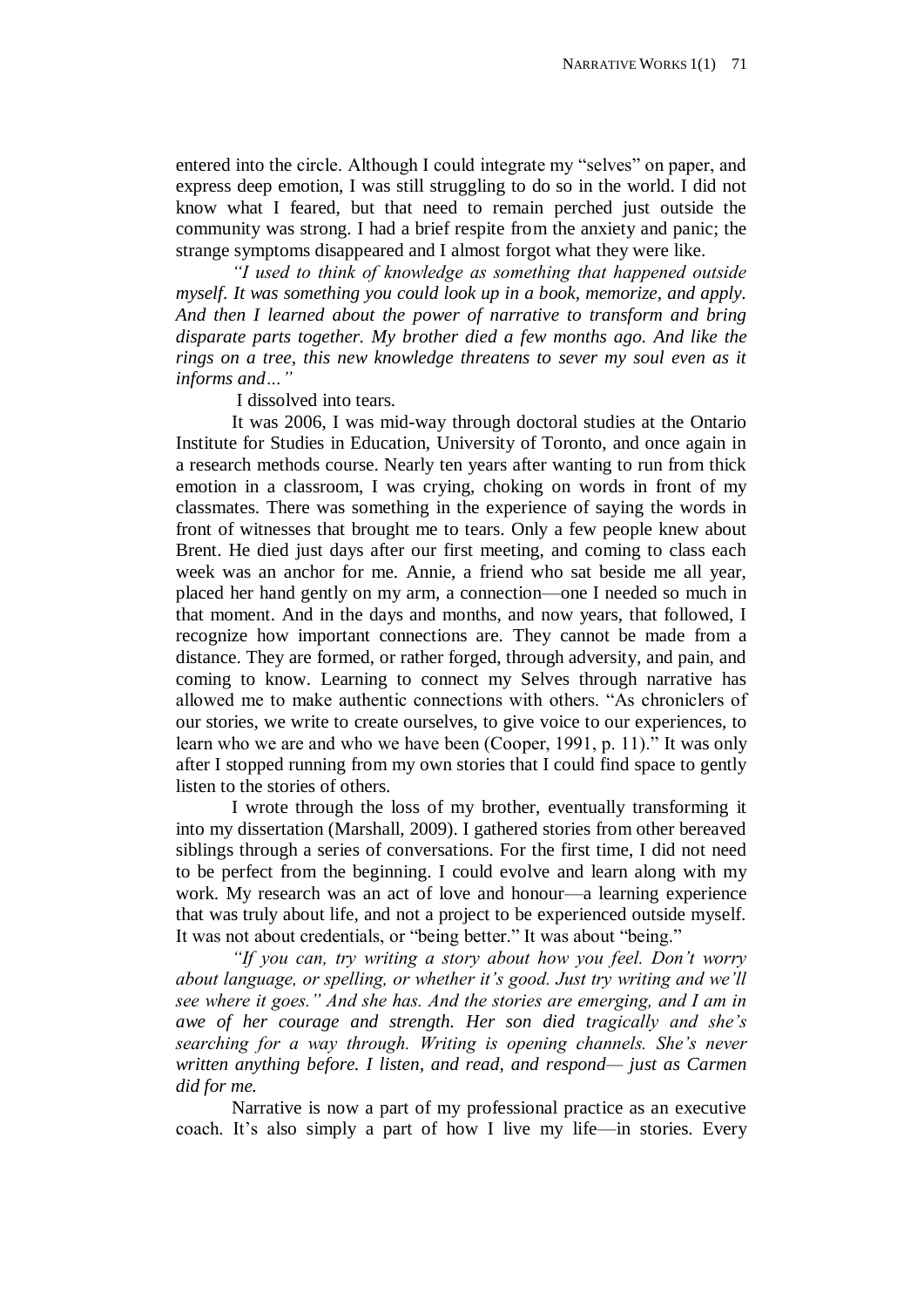experience is data; I know that now. I keep emails and notes, knowing that at some point, I may wish to reconstruct these moments. I also understand the power of looking inward, uncovering stories, and seeing how they change in light of present events. Narrative allows me to connect my multiple selves to an integrated whole. My brother's death gave me my research. Narrative gave me a vehicle to integrate this dreadful experience into my life; it also opened the door for connection. I see narrative as a gift to be shared, one that brings people together and creates openings for growth. I look back at my time with Carmen as one of those epiphanal moments where my life took a turn that changed me forever. I am so grateful.

# **John's Story**

#### **Imagining New Identities through Poetic Narratives**

## **A Dream Job**

It's 1982. It's Nova Scotia. It's a dream job, here and now, rented cars and a budget, responsibility and independence, proud and excited, a survivor, and gay, and out, and then, fired.

#### **Another Dream Job**

It's Nova Scotia, again. It's a new century, more than a quarter later. It's a new here, and a new now. It's a new dream job, too. (Am I still dreaming? Am I still surviving?) It's three more degrees professional, graduate, doctor. It's more rented cars and more budgets, more responsibility and independence, more pride and excitement; gay is my MEd research, and OUT is a doctoral dissertation. (Will I still be fired?)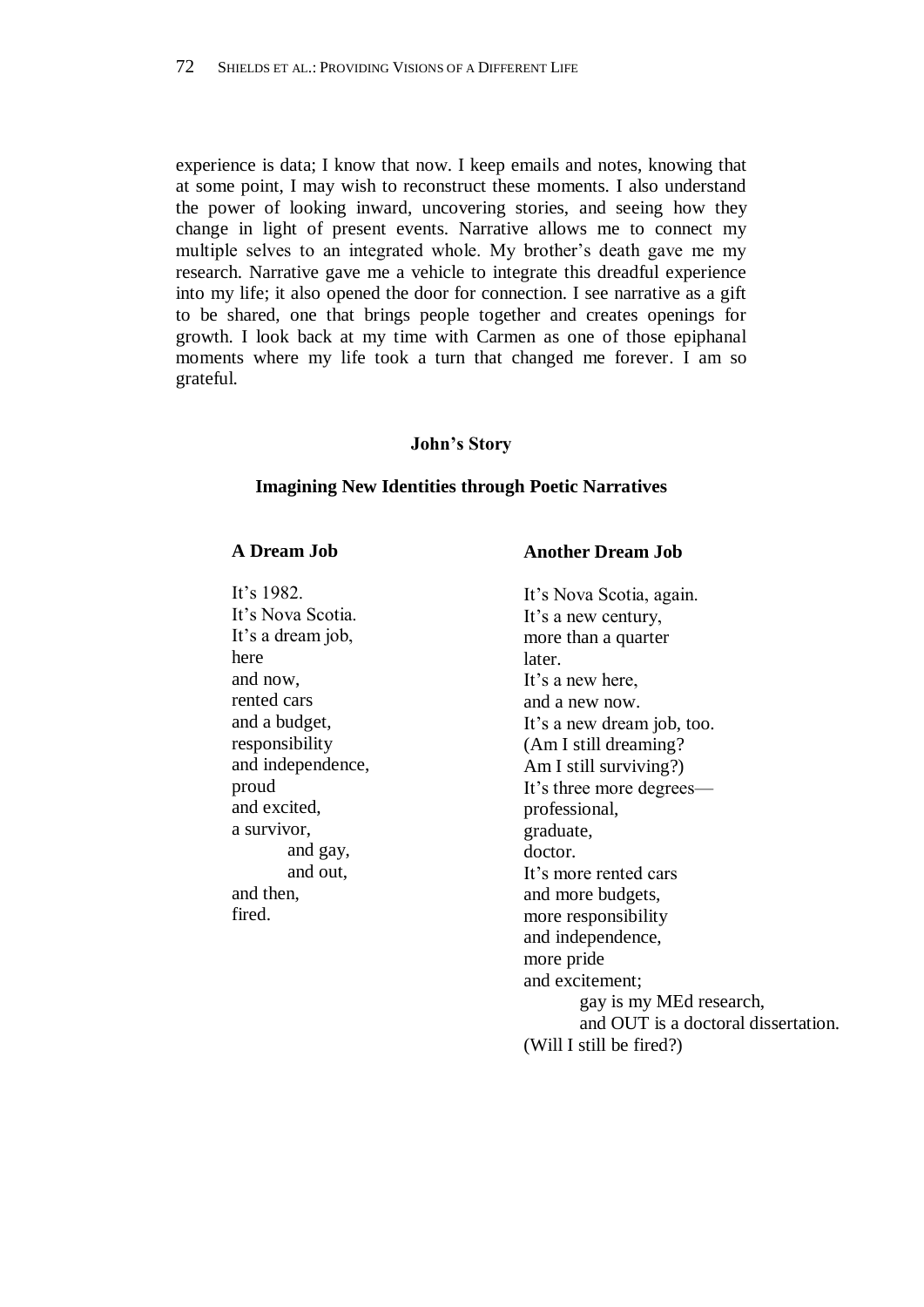In my Master of Education research (Guiney, 2002), narrative inquiry (Clandinin & Connelly, 1991, 1994, 2000; Conle, 1999; Connelly & Clandinin, 1990; Drake, 1992; Shields, 1997) opened up a space for me to tell my stories. Bullough and Pinnegar (2001) were among the guides who taught me how to walk into that space, and walk through it. Narrative inquiry also allowed me to tell the stories of my participants, to weave their stories with my own stories to tell a story, or a selection of stories, about marginalization, exclusion, oppression, harassment, and discrimination. I wanted to tell stories because I wanted to honour the teaching and learning traditions of the community I grew up in. I was also, I would discover later, be drawing on ancestral traditions of storytelling, and in doing so, would be honouring the teaching and learning practices of my ancestors.

Despite my desire to open up a wide and deep space from which stories could emerge and in which stories could be told, the story that is at the center of the first poem above did not find its way into my narrative inquiry. Even years later, when I completed doctoral research using poetic inquiry where I told more of my stories (Guiney Yallop, 2008), that particular story did not find its way into my research. I do wonder why that would happen. Why is it that some stories get told and some do not? Why is this story being told now?

Perhaps what is most striking about narrative inquiry is not only what it makes possible in the moment, but the moments of possibility it opens up. For me, narrative inquiry was a beginning of a journey to finding my whole self. While storytelling was certainly part of that self, being a poet is also an integral part of who I am. Narrative inquiry led me to poetry, and poetry is leading me to a fuller understanding of who I am and how I live, or might live, in the world. I am writing my way back to the places where I felt whole, and I am writing my way forward reclaiming my whole self, with my whole range of experiences.

#### **Whole**

I seek it, as if I'm not it, as if it might be somehow, somewhere, found.

I began graduate studies because, after more than a decade working as an elementary school educator, I wanted to learn more about teaching; and I did learn more about teaching. I also began graduate studies with the intention of doing research that would create a space for conversations about sexual orientation issues in education. I later further clarified that by stating that I wanted to give voice to gay and lesbian students, teachers, and parents. What I ended up doing, however, was writing from my own experiences in schools as a gay child, a gay adolescent, and a gay adult—as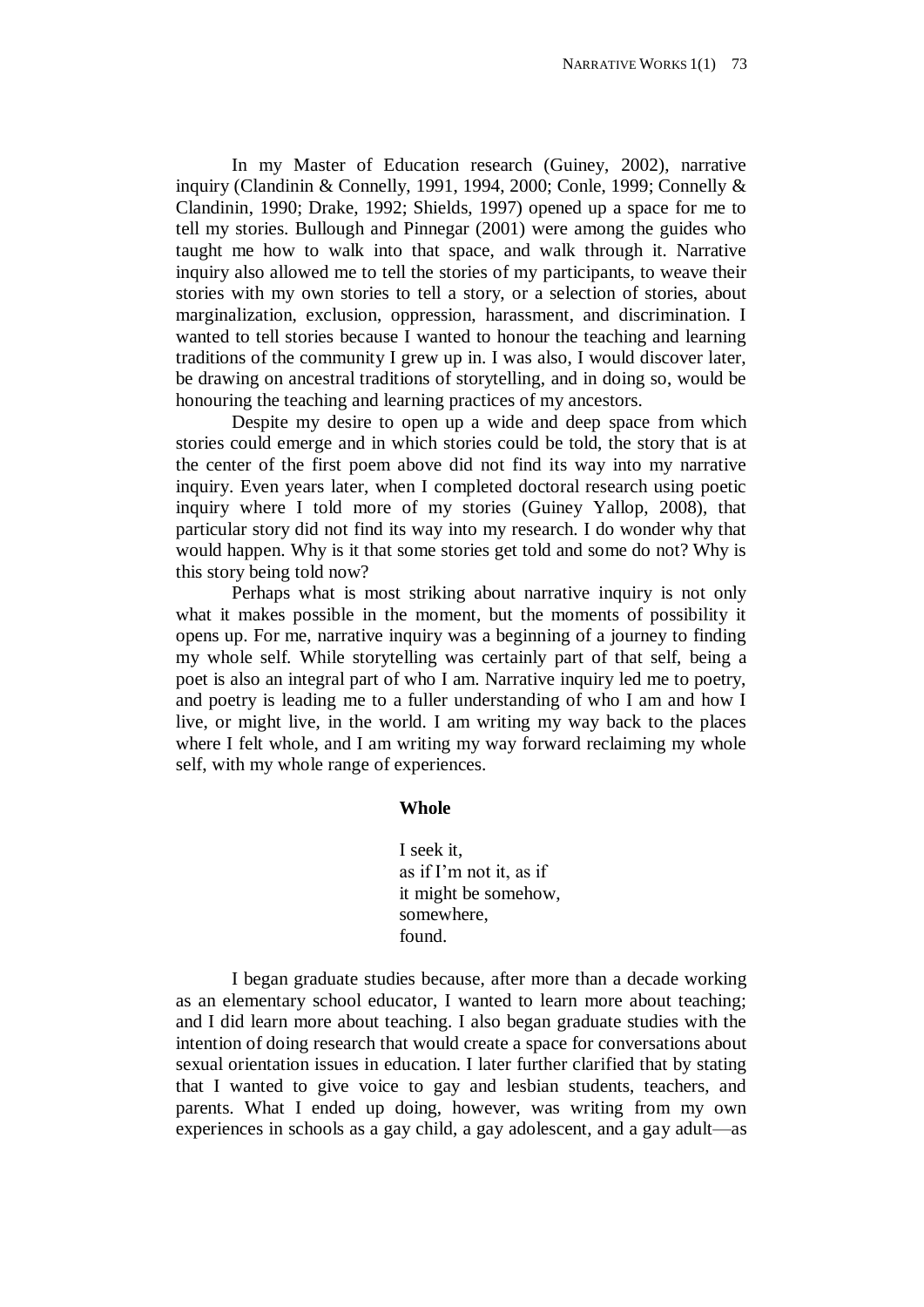student and as teacher; my research was both a narrative inquiry and a selfstudy.

For my doctoral program, I knew that I wanted to further explore my stories. This time, however, something else opened up for me. I had written poetry as an adolescent and as a young adult. But my poetic voice, somewhere along the years of teaching, had fallen silent; it had been put to sleep. For my doctoral dissertation, I decided to reawaken the poet (Guiney Yallop, 2005). Among the many things I learned from Carmen when I was doing my Master of Education, was that my studies, while useful for others, were also very much for myself. Cornelia Hoogland (1996), my doctoral dissertation supervisor, reminded me of that whenever I hesitated in trusting my poetic voice. When I opened up my first email from Cornelia, the title of her newest book (Hoogland, 2001) appeared as part of her email signature. The title, *You Are Home*, held a powerful message for me. I was, indeed, home, both as an academic and as a poet.

When I arrived at the end of my doctoral studies, I was surprised to find how much I needed community. Two communities, the poetic community, which I had initially felt not good enough for, and the academic community, which I feel is my spiritual home, became a part of me in previously unimagined ways; I am a poet and an academic (Guiney Yallop, 2011).

While I am still working in Nova Scotia, after six weeks and even after six months, and while it's still a dream job, just after six months I was diagnosed with prostate cancer. And while I'm not new to new identities, this new one—person with cancer—frightened me like no other new identity did. I had a radical prostatectomy on April 14, 2009. Now, I'm a cancer survivor; that's not an identity I had previously imagined either, but once I was diagnosed with cancer, it was the only one I would allow myself to imagine—for long. My way of imagining myself through this experience was to write a chapbook of narrative poetry (Guiney Yallop, 2010).

I went to Newfoundland to spend some time recuperating. During my visit, I discovered that my maternal grandmother was Aboriginal; it seems lots of people knew, except the person who had spent over ten years doing graduate research about his own identity. I am now studying the life and times of Mrs. Mary Harvey (Crocker), my maternal grandmother—an Aboriginal woman who arrived in a small outport community and, rather than being absorbed into a community, or standing outside it, *led the way*. As a midwife, my grandmother was there to help children enter the world, and when people died, she, as was said in Newfoundland at those times, laid them out. As I research my grandmother's life and times, I am, again, coming to a better understanding of who I am. Narrative inquiry opened a space; poetic inquiry is enabling me to dwell in that space. I am becoming who I am as I write myself to an understanding of who I am.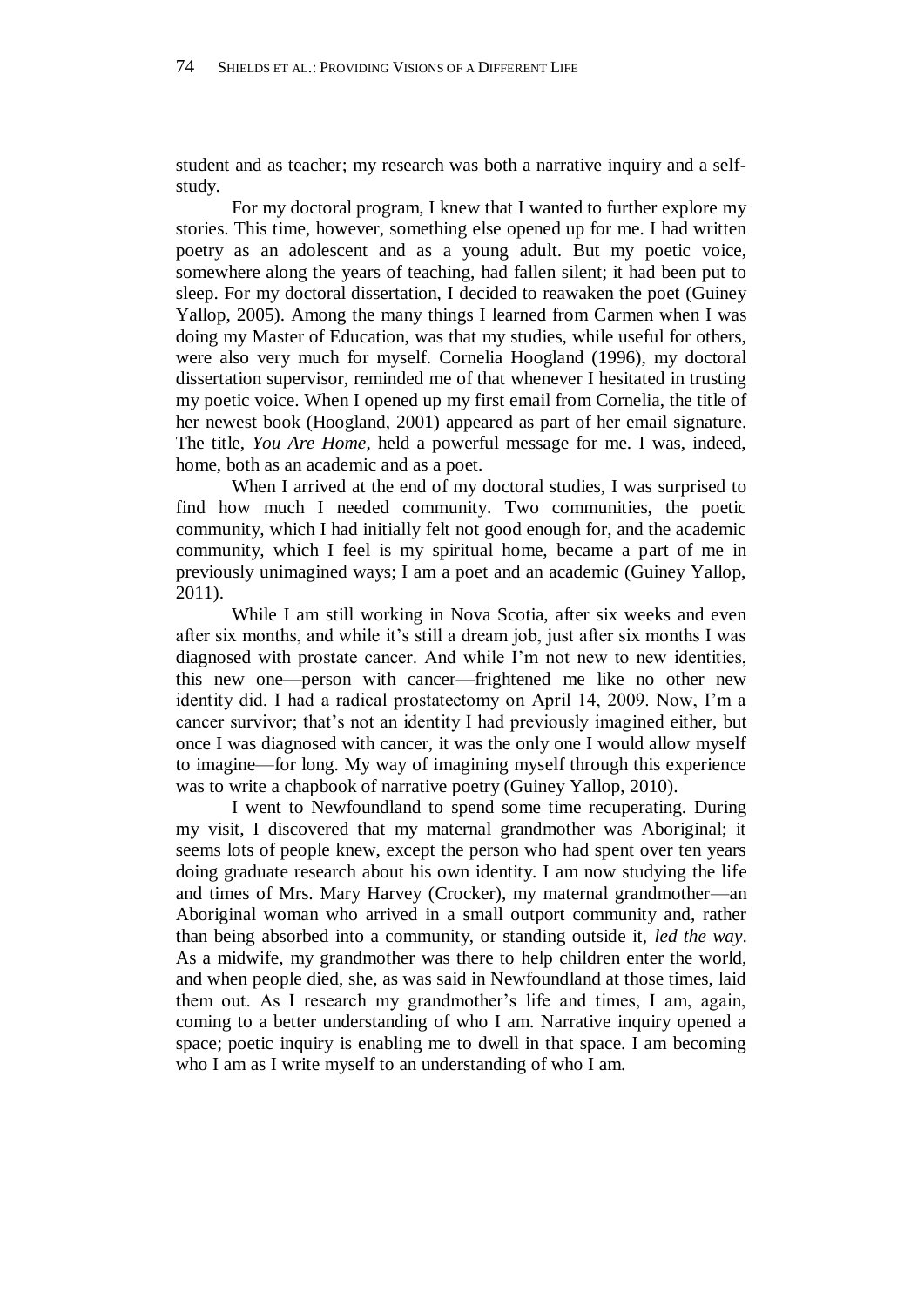# **Two Spirits**

I am dwelled in. I am in between. I am whole circles of memory and place.

As the stories in this paper display, thinking in narrative terms has become a way of life for the writers of this paper over many years now. We go forward from the writing of this piece into the new territory the future provides, knowing we will reinterpret stories told in the past in new ways and use them as we consider places not yet imagined in our present lives.

#### **References**

Atkinson, R. (1995). *The gift of stories.* Westport, CT: Bergin & Garvey.

- Belenky, M. F., Clinchy, B. M., Goldberger, N. R., & Tarule, J. M. (1997). *Women's ways of knowing: The development of self, voice, and mind.* New York, NY: Basic Books.
- Bullough, R., & Pinnegar, S. (2001). Guidelines for quality in autobiographical forms of self-study research. *Educational Researcher, 3*(2), 13-21.
- Clandinin, D. J., & Connelly, F. M. (1991). Narrative and story in practice and research. In Donald Schon (Ed.), *The reflective turn: Case studies in reflective practice,* (pp. 258-281). New York, NY: Teachers' College Press.
- Clandinin, D. J., & Connelly, F. M. (1994). Personal experience methods. In N. K. Denzin & Y. S. Lincoln (Eds.), *Handbook of qualitative research* (pp. 413-444). Thousand Oaks, CA: Sage.
- Clandinin, D. J., & Connelly, F. M. (1995). *Teachers' professional knowledge landscapes.*  New York, NY: Teachers' College Press.
- Clandinin, D. J., & Connelly, F. M. (2000). *Narrative inquiry: Experience and story in qualitative research.* San Francisco, CA: Jossey-Bass.
- Conle, C. (1999). Why narrative? Which narrative? Struggling with time and place in life and research. *Curriculum Inquiry, 29*(1), 7-32.
- Connelly, F. M., & Clandinin, D. J. (1990). Stories of experience and narrative inquiry. *Educational Researcher, 19*(5), 2-14.
- Cooper, J. E. (1991). Telling our own stories: The reading and writing of journals or diaries. In C. Witherell & N. Noddings (Eds.), *Stories lives tell: Narrative and dialogue in education* (pp. 96-112). New York, NY: Teachers College Press.
- Crites, S. (1971). The narrative quality of experience. *Journal of the American Academy of Religion, 39*(3), 291-311.
- Dillard, A. (1990). *An American childhood.* New York, NY: HarperCollins.
- Drake, S. M. (1992). Personal transformation: A guide for the female hero. *Women & Therapy, 12*(3), 51-65.
- Guiney, J. J. (2002). *School life for gays: A critical study through story.* (Unpublished Master of Education research project). Brock University, St. Catharines, Ontario.
- Guiney Yallop, J. J. (2005). Exploring an emotional landscape: Becoming a researcher by reawakening the poet. *Brock Education, 14*(2), 132-144.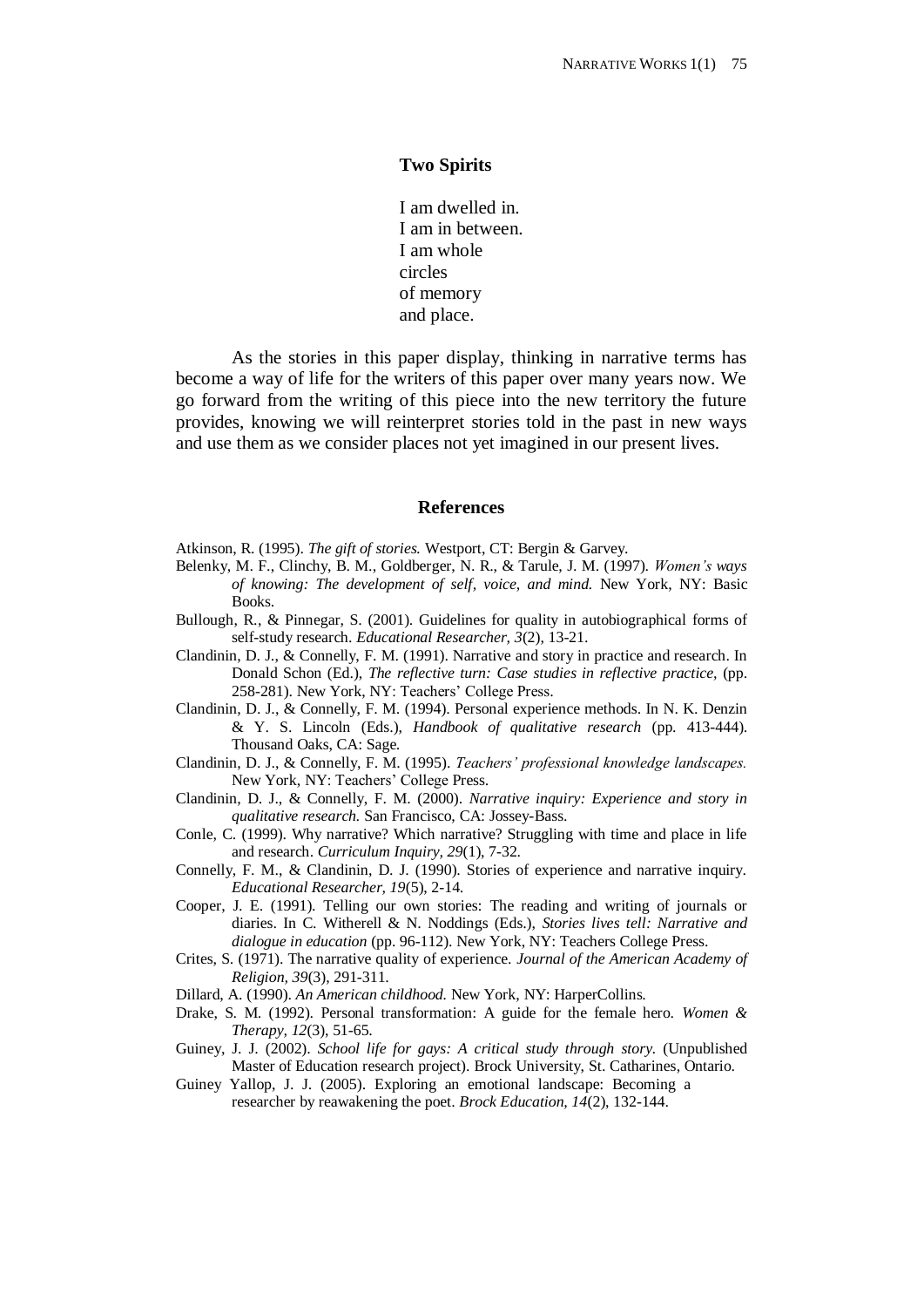- Guiney Yallop, J. J. (2008). *OUT of place: A poetic journey through the emotional landscape of a gay person's life within/without communities.* (Unpublished doctoral dissertation). University of Western Ontario, London, Ontario.
- Guiney Yallop, J. J. (2010). *Notes to my prostate*. Toronto, ON: Sixth Floor Press.
- Guiney Yallop, J. J. (2011). *Of place and memory: A poetic journey*. Halifax: Backalong Books.
- Heilbrun, C. G. (1999). *Women's lives: The view from the threshold*. Toronto, ON: University of Toronto Press.
- Hoogland, C. (1996). The geography of consciousness: The Dutch immigrant daughter as artist. *Journal of the Canadian Society for Education through Art, 27*(2), 14-21.
- Hoogland, C. (2001). *You are home*. Windsor, ON: Black Moss Press.
- Kidd, S. (1996). *The dance of the dissident daughter: A woman's journey from Christian tradition to the sacred feminine.* New York, NY: HarperCollins.
- Marshall, B. (2002). *Living an authentic life: An autobiographical account of a learning journey.* (Unpublished Master of Education research project). Brock University, St. Catharines, Ontario.
- Marshall, B. (2009). *Silent grief: Narratives of bereaved adult siblings*. (Doctoral dissertation). University of Toronto, Toronto, Ontario. Retrieved from University of Toronto Research Repository: <http://hdl.handle.net/1807/19153>
- Novak, N. (2003). *Of simple and intricate stitches: A narrative inquiry into the development of a life and a practice.* (Unpublished Master of Education research project). Brock University, St. Catharines, Ontario.
- Pinkola Estes, C. (1992). *Women who run with the wolves.* New York, NY: Ballantine Books.
- Rich, A. (1993). *The dream of a common language*. New York, NY: W.W. Norton.
- Shields, C. (1997). *Behind objective description: Special education and the reality of lived experience*. (Unpublished doctoral thesis). University of Toronto, Toronto, Ontario.
- Shields, C. (2005). Using narrative inquiry to inform and guide our (re)interpretations of lived experience. *McGill Journal of Education, 40*(1), 179-188.

**Carmen Shields**, EdD, is Chair of the Graduate Program in the Faculty of Education at Nipissing University. Her teaching is in the areas of curriculum studies, qualitative research and narrative inquiry. Her research interests include topics in gender and feminist studies and personal story and links to curriculum development. Recently, she co-authored a qualitative study for Curriculum Services Canada focusing on creating and maintaining a climate of success and relevance for high school students in difficulty in Ontario school boards, and completed a four year SSHRC Grant studying issues of marginalization and belonging in Faculties of Education across Canada.

**Nancy Novak**, RN, BNSc, MEd, is a nurse, consultant, educator, and writer. Her journey and work in narrative inquiry continues to evolve, serving as a platform and way of being that informs both the personal and the professional. Currently, that understanding and way of being is brought to her work as a program consultant. Her leadership and expertise in areas of policy development, design, planning, implementation, and evaluation support programming that promotes healthy child development and early learning. Her lifelong interest in the fibre arts and the stories that fuel and result from the creative process have found expression and a welcome home in the narrative process.